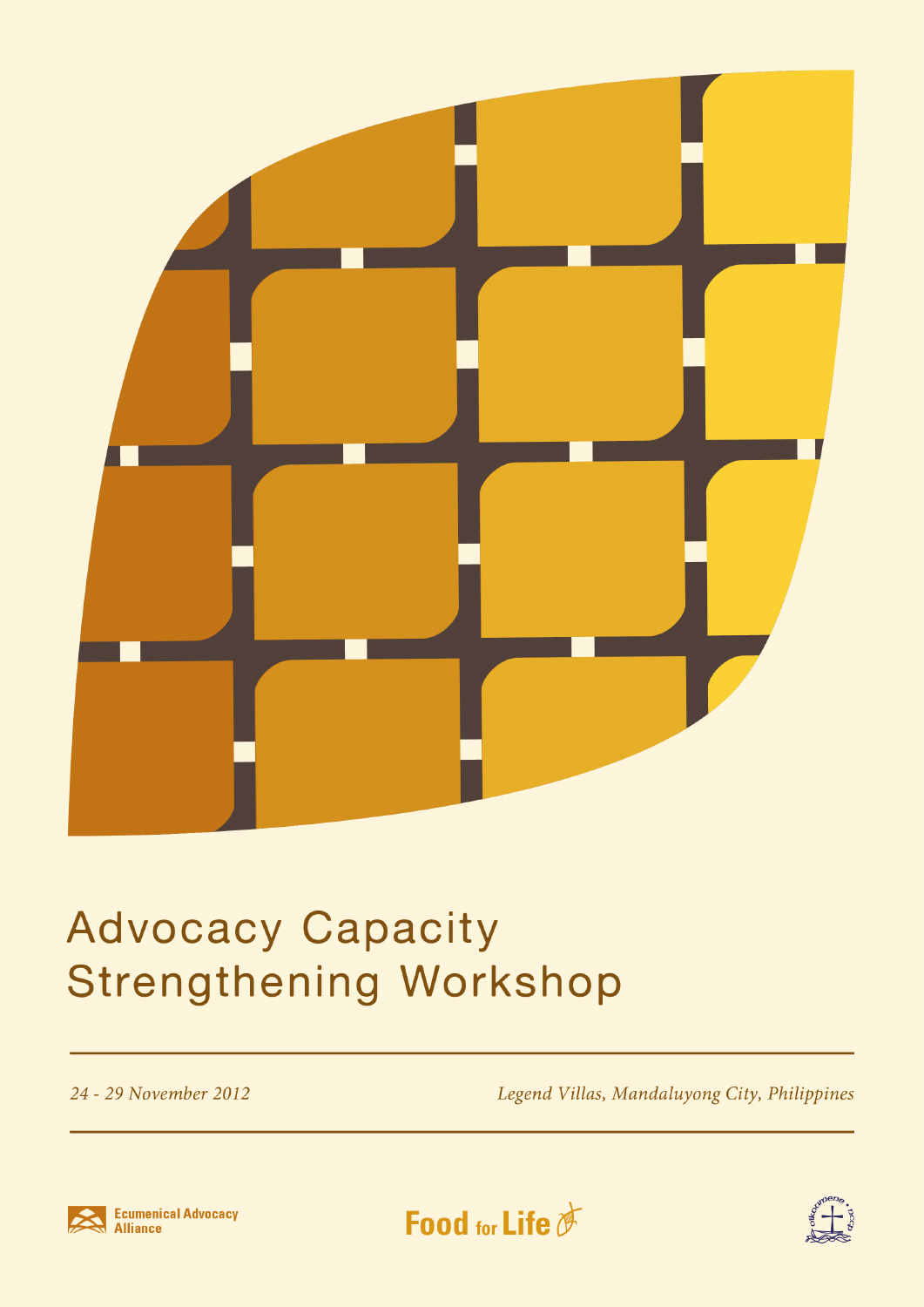

*Engage in dialogue with churches, church-related organizations and partners in Asia on current challenges to food security and food justice in the region, and learn from each other how to change policies and practices in the Asian context.*



◇◇◇◇◇◇◇◇◇◇◇◇◇◇◇◇◇◇◇◇◇◇◇◇◇◇◇◇◇◇◇◇◇◇◇◇◇◇

Day 01 25/11/12

#### **07:30 - 8:30**

Debrief about the appreciative inquiry and reflect on expectations

#### **08:30 - 17:00**

Worship Services in the Community and Exposure Visits

*Kalingap Marikina Watershed Association Purok Panusugin, Sitio San Joseph, Brgy. San Jose Antipolo City*

*Dalandanan, San Jose del Monte Tungkong Mangga, San Jose del Monte*

**Evening**  Sharing or reflections ## Arrival 24/11/12 Day 02 26/11/12

*Meeting Each Other; Taking Stock*

**08:00 - 9:00** Opening worship (c/o NCCP)

Welcome and Message

*Rev. Rex RB Reyes, Jr.* General Secretary - National Council of Churches in the Philippines

### **09:00 - 10:30**

Introductions & Expectations *To get to know each other on a human level and link expectations to the program.*

**10:30 - 11:00** Break

#### **11:00 - 12:30**

Sharing and appreciation of experiences with advocacy for food security and food justice

*To start the session by sharing and appreciating our own experiences in various advocacy domains and extract common principles.*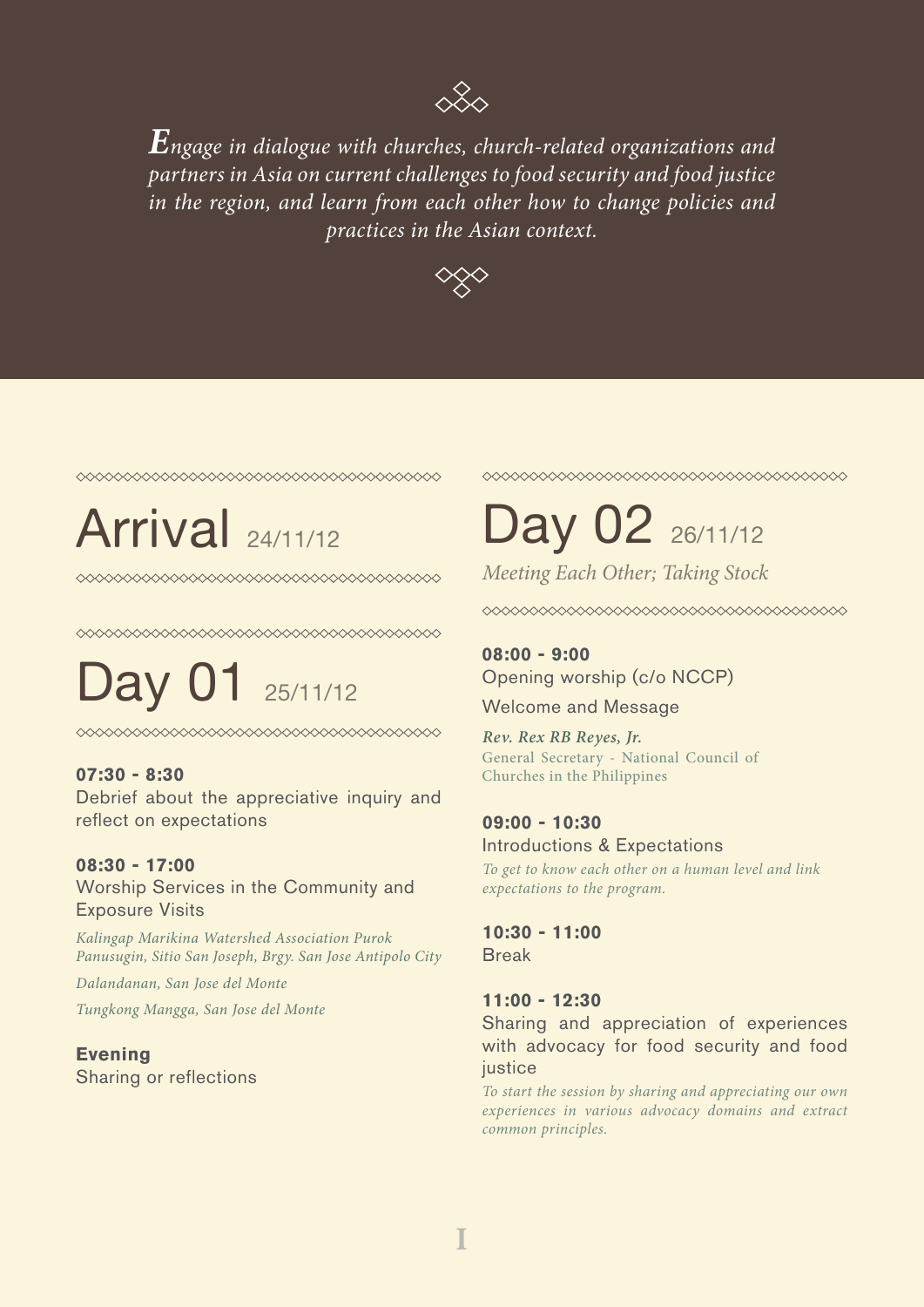## **12:30 - 14:00**

Lunch

#### **14:00 - 15:30**

Documenting our stories and experiences for ourselves and others

*Based on our own experiences, develop Knowledge Assets that link common principles with illustrative written stories and two minute video testimonials.*

### **15:30 - 16:00**

Break

#### **16:00 - 17:00**

Continuation of Documenting our stories and experiences for ourselves and others

#### **17:00 - 17:30** Participatory After-Action Review

**17:30 - 19:00** Theological reflections

#### *Mr. Vic Tagupa*

Coordinator - Catholic Bishops Conference of the Philippines-National Secretariat for Social Action Inter-Diocesan Sustainable Agriculture Network

#### **19:00 Dinner**

◇◇◇◇◇◇◇◇◇◇◇◇◇◇◇◇◇◇◇◇◇◇◇◇◇◇◇◇◇◇◇◇◇◇◇◇◇◇

# Day 03 27/11/12

*Our Dream: Where Do We Want to Go? Our Situation: Where Are We Now?*

**08:00 - 8:30**  Morning Prayer / Devotion

## *Ms. Isabel Richardson*

Executive Secretary- Madras Christian Counsel of Social Services

#### **08:30 - 10:30**  Learning From Each Other: Case Studies

*Provide example/s of learning from others or peers through introduction of case study/ies in the region. This can also inspire the dream building in the next session.*

#### *Mr. John Ryan Mendoza*

Regional Coordinator - Sentro Kitanglad PANGALASAG on Palm Oil, Opol, Mindanao

*FIAN Representative* (TBC)

#### *Mr. Rahmat Ajiguna*

Deputy Secretary General - Asian Peasant Coalition (APC)

#### *Mr. Diony Yadao*

Chairperson - Danggayan Dagiti Mannalon iti Cagayan Valley (DAGAMI)- Isabela

#### *Dr. Chito Medina*

National Coordinator - Magsasaka at Siyentipiko para sa Pag-unlad ng Agrikultura (MASIPAG-Farmer-Scientist Partnership for Development)

#### *Ms. Arze Glipo / Rovik Obanil*

Executive Director - Integrated Rural Development Foundation

### **10:30 - 11:00**

Break

#### **11:00 - 12:30**

#### Developing our common dream (individual, small groups and plenary)

*Develop a common vision for food justice in the region that every participant feels ownership of.*

### **12:30 - 13:30**

Lunch

#### **13:30 - 15:30**

Continuation of Developing Our Common Dream

#### **15:30 - 16:00** Break